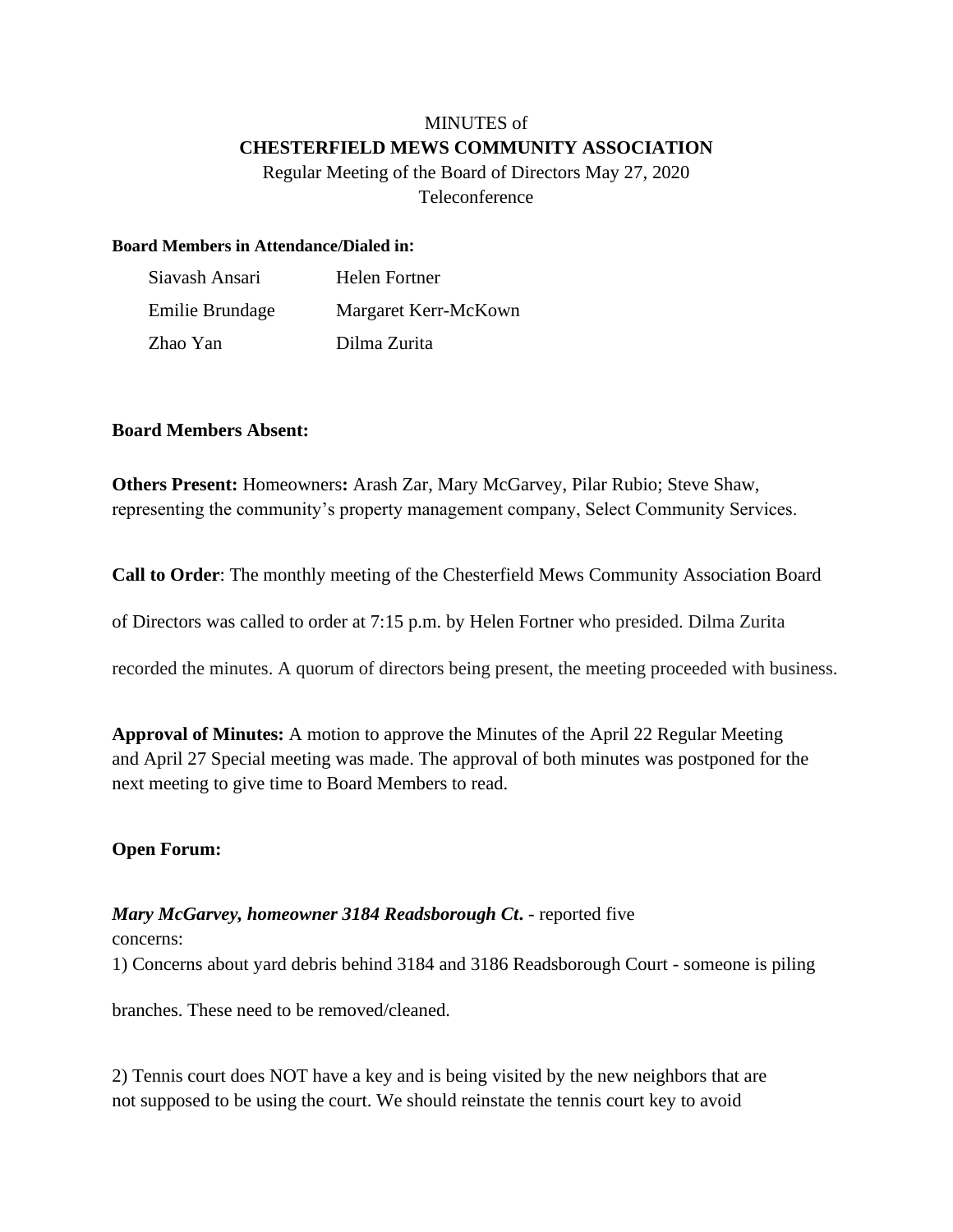unauthorized visitors.

3) Grounds Aeration was done in the community. There was a TON of aeration done around 3186 Readsborough Ct. whereas NO aeration at all was done around 3184 Readsborough Ct. Why is that? This needs to be even out.

4) Flooding issues around her home 3184 Readsborough Ct. Substantial documentation submitted to the Board.

5) Teleconferences are ineffective to hold Board meetings because we cannot see the attendants. Can we use Zoom or other technologies to hold meetings to see who attends the meeting?

**Pilar Rubio, homeowner 3152 Colchester Brook Ln** - Expressed concerns are about unbalanced power seeding and aeration in community land i.e. community land behind her house 3152 Colchester Brook Ln.

*Arash Zar, homeowner* **-** As a new homeowner walked the neighborhood and noticed numerous grounds maintenance issues. He saw that Blade Runners trimmed the tree in front of his house without supervision representing the Community. He requested the Board to cut the tree branches damaging his home's roof soon. Suggested to get more people in a Grounds Committee to supervise the work done by vendors.

### **Officers Reports**

**President -** Margaret Kerr-McKown resigned on February 26, 2020

**Vice President** - Matthew Pepper resigned on February 25,2020

**Treasurer** - Helen Fortner left the teleconference and did not call back. No report offered.

**Secretary** - Dilma Zurita, no report

### **Committee Reports:**

**1.** *Architectural:* no report